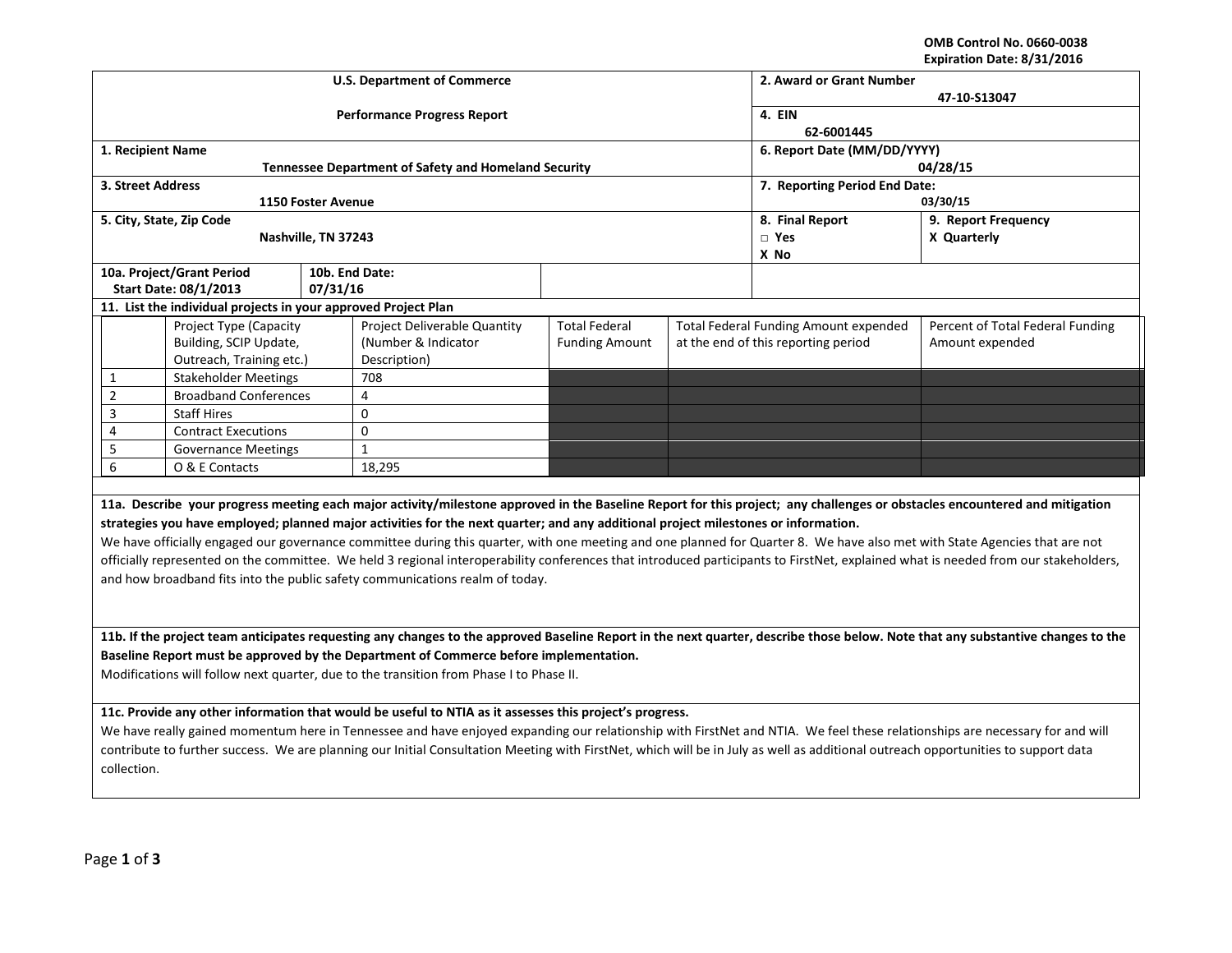**11d. Describe any success stories or best practices you have identified. Please be as specific as possible.**

We are having a lot of success with Outreach and Education and hope that carries into data collection. We have identified a situation with the city of Oak Ridge and Department of Energy that we feel would have a great impact on the NPSBN as we move forward.

## **12. Personnel**

**12a. If the project is not fully staffed, describe how any lack of staffing may impact the project's time line and when the project will be fully staffed.** 

## **12b. Staffing Table**

| <b>Job Title</b>                   | FTE % | <b>Project(s) Assigned</b>                                                    | Change |
|------------------------------------|-------|-------------------------------------------------------------------------------|--------|
| Outreach and Education Coordinator | 100   | า. External and Internal Stakeholder Relationships<br>Outreach and Education. |        |
| Administrative Services Assistant  | 100   | , Administrative Functions, Scheduling<br>Program Management.                 |        |

Add Row Remove Row

## **13. Subcontracts (Vendors and/or Subrecipients)**

**13a. Subcontracts Table – Include all subcontractors. The totals from this table must equal the "Subcontracts Total" in Question 14f.**

| Name          | Subcontract Purpose | Type             | RFP/RFQ       | Contract | Start   | End  | <b>Total Federal</b>   | <b>Total Matching</b>  | Project and % Assigned |
|---------------|---------------------|------------------|---------------|----------|---------|------|------------------------|------------------------|------------------------|
|               |                     | (Vendor/Subrec.) | <b>Issued</b> | Executed | Date    | Date | <b>Funds Allocated</b> | <b>Funds Allocated</b> |                        |
|               |                     |                  | (Y/N)         | (Y/N)    |         |      |                        |                        |                        |
| Buford Goff & | Data Collection,    | Vendor           |               |          | July 1, | June | 1,584,817              | 590,335                |                        |
| Associates    | Outreach and        |                  |               |          | 2014    | 30,  |                        |                        |                        |
|               | Education           |                  |               |          |         | 2017 |                        |                        |                        |

Add Row | Remove Row

**13b. Describe any challenges encountered with vendors and/or subrecipients.** 

None at this time.

## **14. Budget Worksheet**

Columns 2, 3 and 4 must match your current project budget for the entire award, which is the SF-424A on file. Only list matching funds that the Department of Commerce has already approved.

| Project Budget Element (1)   | Federal Funds | <b>Approved Matching</b> | <b>Total Budget</b> | Federal Funds | <b>Approved Matching Funds</b> | Total Funds Expended (7) |
|------------------------------|---------------|--------------------------|---------------------|---------------|--------------------------------|--------------------------|
|                              | Awarded (2)   | Funds (3)                | (4)                 | Expended (5)  | Expended (6)                   |                          |
| a. Personnel Salaries        | 336.810       |                          | 336.810             | 37.888        |                                | 37.888                   |
| b. Personnel Fringe Benefits | 62.248        |                          | 62.248              | 14.604        |                                | 14.604                   |
| c. Travel                    | 247.522       |                          | 247.522             | 21,677        |                                | 21,677                   |
| d. Equipment                 |               |                          |                     |               |                                |                          |